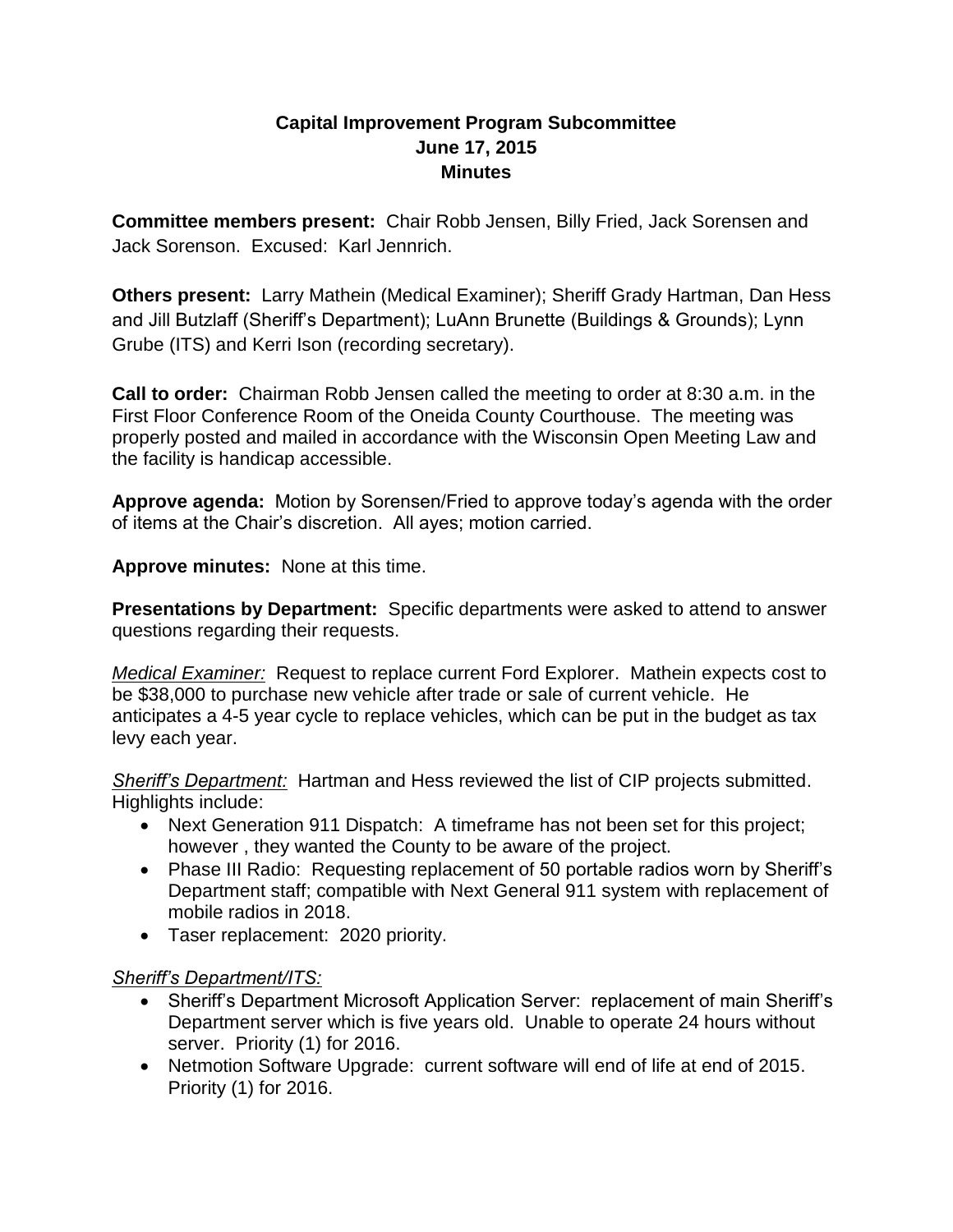- Mobile computers (mcds) in squad cars: request to replace XP Toughbook laptops in squad cars as new TRACS will not run on XP. Cost \$14,330 per year through 2018.
- SAN Data Repository: shared data storage for Sheriff's Department and Land Information; servers get data from here. It is not end of life and could be replaced with larger servers until purchase of updated New World software in 2017. If replaced, servers can be smaller which can be lower cost.
- Purchase New World hardware and software upgrade: all physical hardware and software to run New World and incorporate new mapping changes made in 2015. Priority for 2017.

## *Sheriff's Department/Building & Grounds:*

• Law Enforcement Center Chiller maintenance: equipment is halfway through expected life expectancy. Requesting \$10,000 for preventative maintenance to keep temperatures steady. Sorenson suggested setting up a major maintenance account each year.

Discussion followed regarding continuing appropriation accounts. Sorenson noted some are legally restricted. Jensen requested a list of the current accounts.

- Law Enforcement Center recoat jail showers, holding cells and bull pen area: areas are in need of maintenance due to lifting tiles, mold, mildew and difficulty in cleaning. Is also currently an area of concern in state jail inspection report which could cause loss of revenue from the potential to house out-of-county/ state prisoners. Cost of doing all three areas realizes a discount. Brunette will look at cost to do one area at a time versus all at once. Committee questioned if funding is available in the jail assessment fund to help offset cost. Hess will report back to Sorenson.
- Law Enforcement Center eye wash stations and bathrooms: Requesting \$20,000 to install eye wash stations in the garage and mezzanine and install bathroom near BG maintenance shop. Employee safety issue as no bathroom available in the immediate area.

## *Buildings & Grounds:*

Brunette reviewed status of 2015 projects:

- Condenser coils on Courthouse HVAC equipment were installed on 6/8/15.
- Third Floor Renovation Project: \$40,000 was set aside for 2015 for a study which has not been done at this time. Cost is actually \$49,500 and includes evaluation, plans, state submittal and permits due to historic area. Funding can be carried forward to 2016 for the study.
- Courthouse Furniture/Equipment: Chairs (26) were purchased for the First Floor Conference Room, Committee Rooms 1 & 2 and Corporation Counsel Conference Room. Included \$6,000 in 2016 budget to replace chairs in the jury rooms.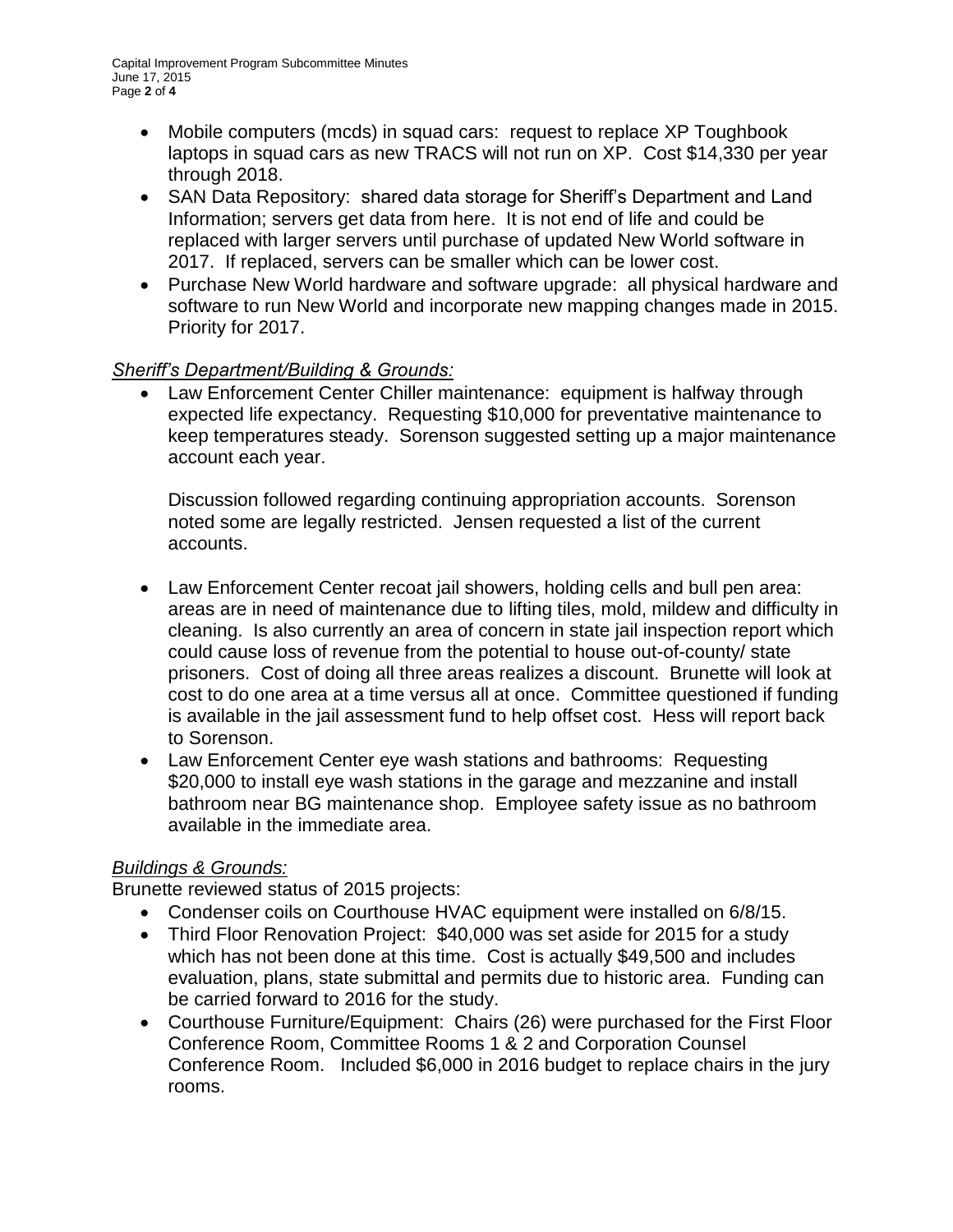- HVAC Systems at Health & Aging Building: In 2015 \$10,000 was set aside for a study but waiting until the Courthouse study is complete.
- Jail Pod Desks: Sheriff's Department has funds left over from 2014 for the project. Electrical work begins on 6/30/15; equipment has been ordered.
- UWEX renovation: \$100,000 request resubmitted for 2016. Request split into two parts: \$40,000 for air quality and \$60,000 for renovation of leased space. The Airport has committed \$26,500 of budgeted funds to air quality issues.
- Social Services bathroom project should be completed in August.
- Health & Aging Building roof edge was funded by resolution and is nearly completed.
- Physical barriers in Courthouse (Courthouse Security Expansion): Expect to address County Clerk, Treasurer and LRES areas in 2016.

Brunette provided updated list of capital improvement projects and reviewed in detail. Highlights include:

- Replacement of HVAC stand-alone unit that cools and dehumidifies ITS equipment. Cost is \$60,000 to protect an estimated \$685,000 worth of IT equipment. Unit is over 25 years old and has exceeded end of life expectancy by 10 years. Fried felt this project should be done immediately due to potential damage/replacement cost of ITS equipment. Discussion followed.
- Expansion of video surveillance/camera switching system: If cameras are installed, this equipment will be necessary. Provides for larger Internet tunnel, wiring, and switching. May also serve Internet to entire enterprise.

Sorensen was excused at 11:26 a.m.

*ITS:* Grube provided list of capital improvement projects and reviewed in detail. Highlights include:

- Tablets for Supervisors: Funds allocated in 2015 and 2016. Discussion followed regarding cellular service or only Wi-Fi connectivity. Grube felt all should be the same to help with learning curve.
- Replace Email Archival appliance: Appliance will reach end of life in October 2015. Replace to continue archiving email for quick reference and to easily comply with open records requests.
- Replace folder stuffer machine: Current equipment is nine years old, is failing and is expensive to maintain. Equipment saves staff time and outsourcing costs.
- Instant Recovery Server: High priority; will be used to recovery any of the 80 servers in the County – 10 of which are critical to enterprise operations. Able to recover \$1 million worth of data.
- Redundant Core Data Switch: Request is for an additional switch as backup. If current switch fails without a backup all computers, phones, etc. will be nonoperational.

Departments were asked to rank projects for 2016 and submit to Sorenson as soon as possible. Discussion followed regarding funding.